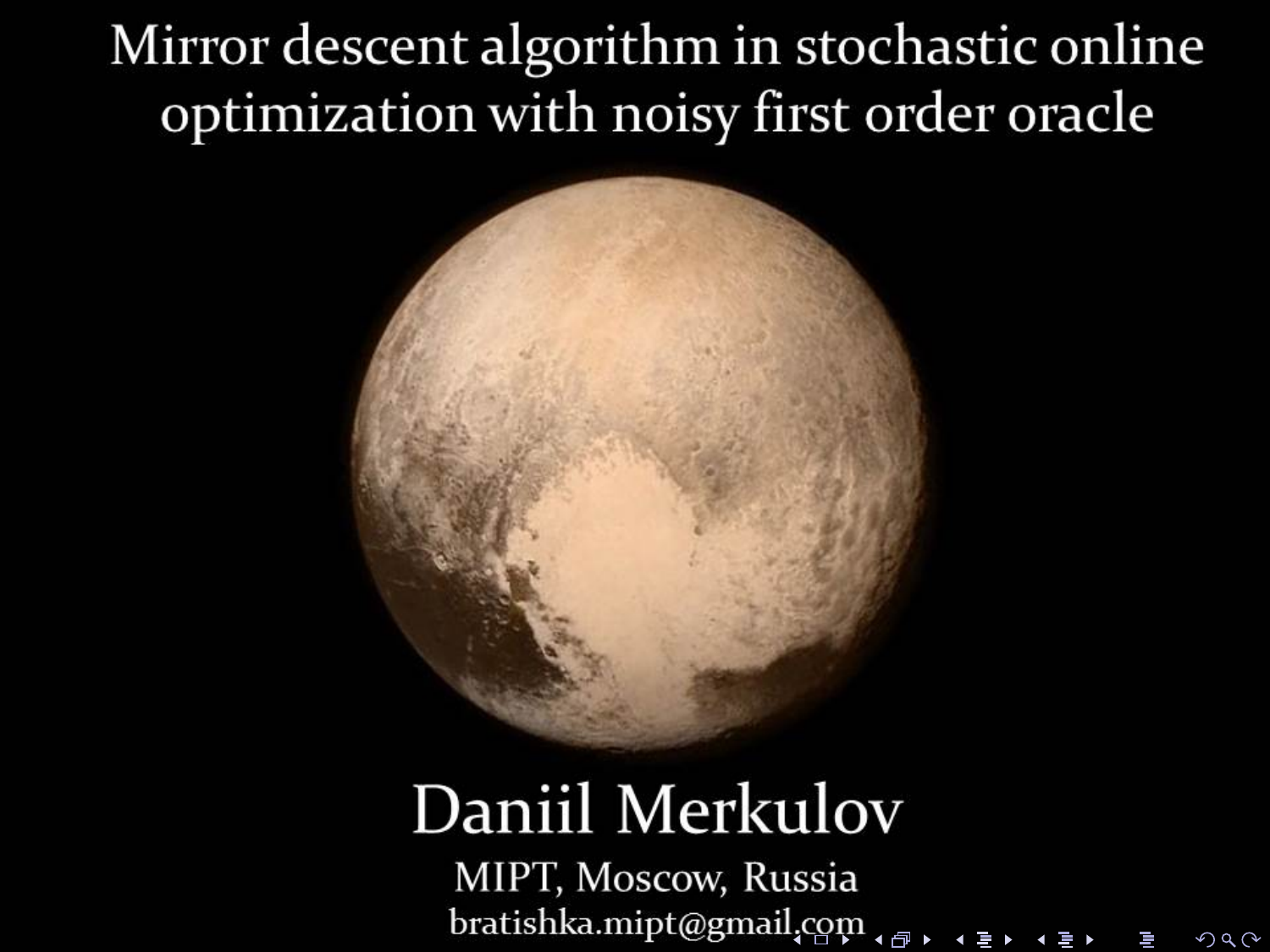- Why mirror descent?
- **Problem formulation**
- Mirror descent algorithm

K ロ ▶ K @ ▶ K 할 ▶ K 할 ▶ → 할 → 9 Q @

- **Main results**
- Why is it important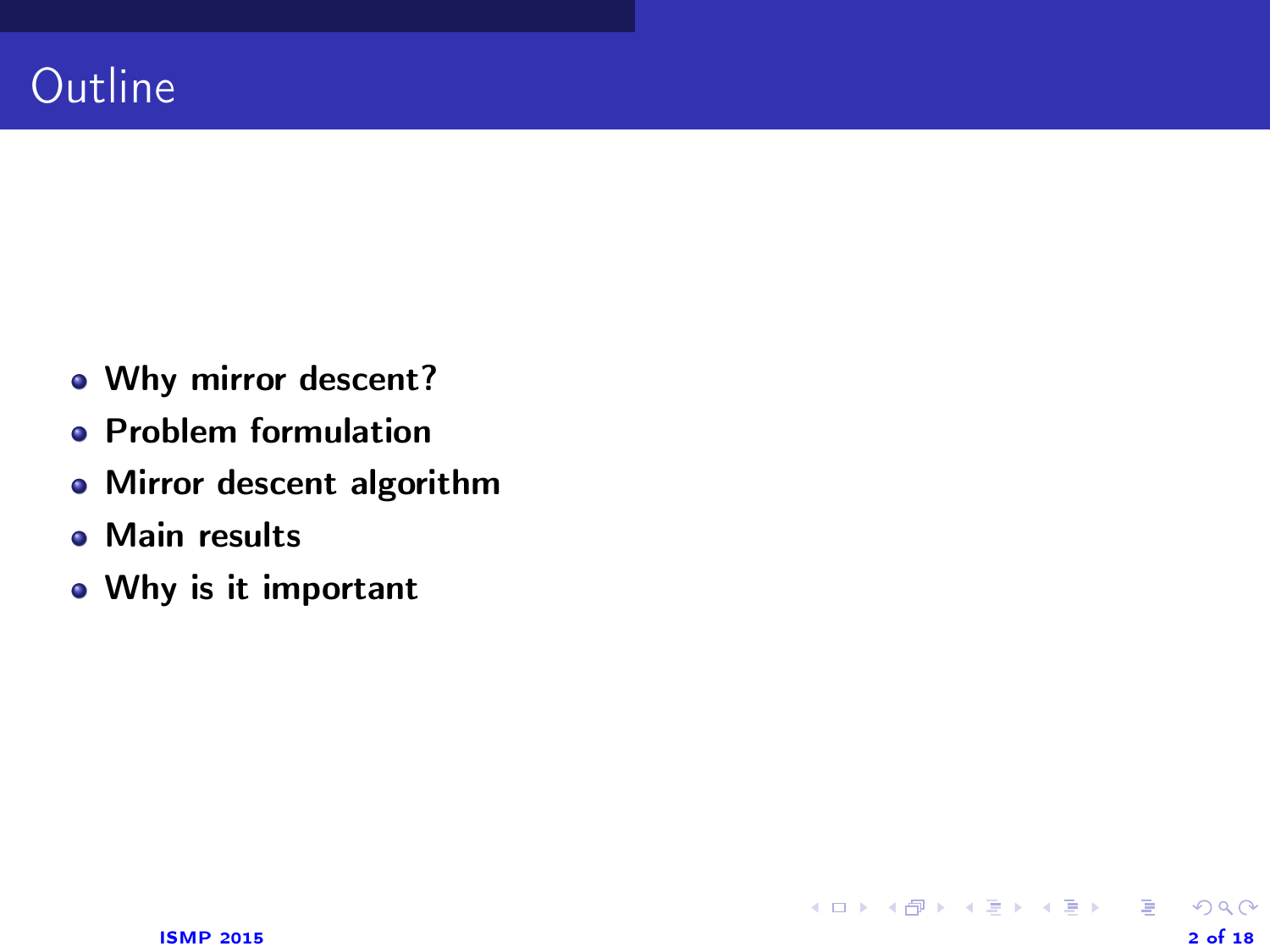*Player:* chooses  $x_k \in Q$  (based on previous experience)

K ロ X (日) X (日) X (日) X (日) 2 (日) X (日) X (日) X (日) X (日) X (日) X (日) 2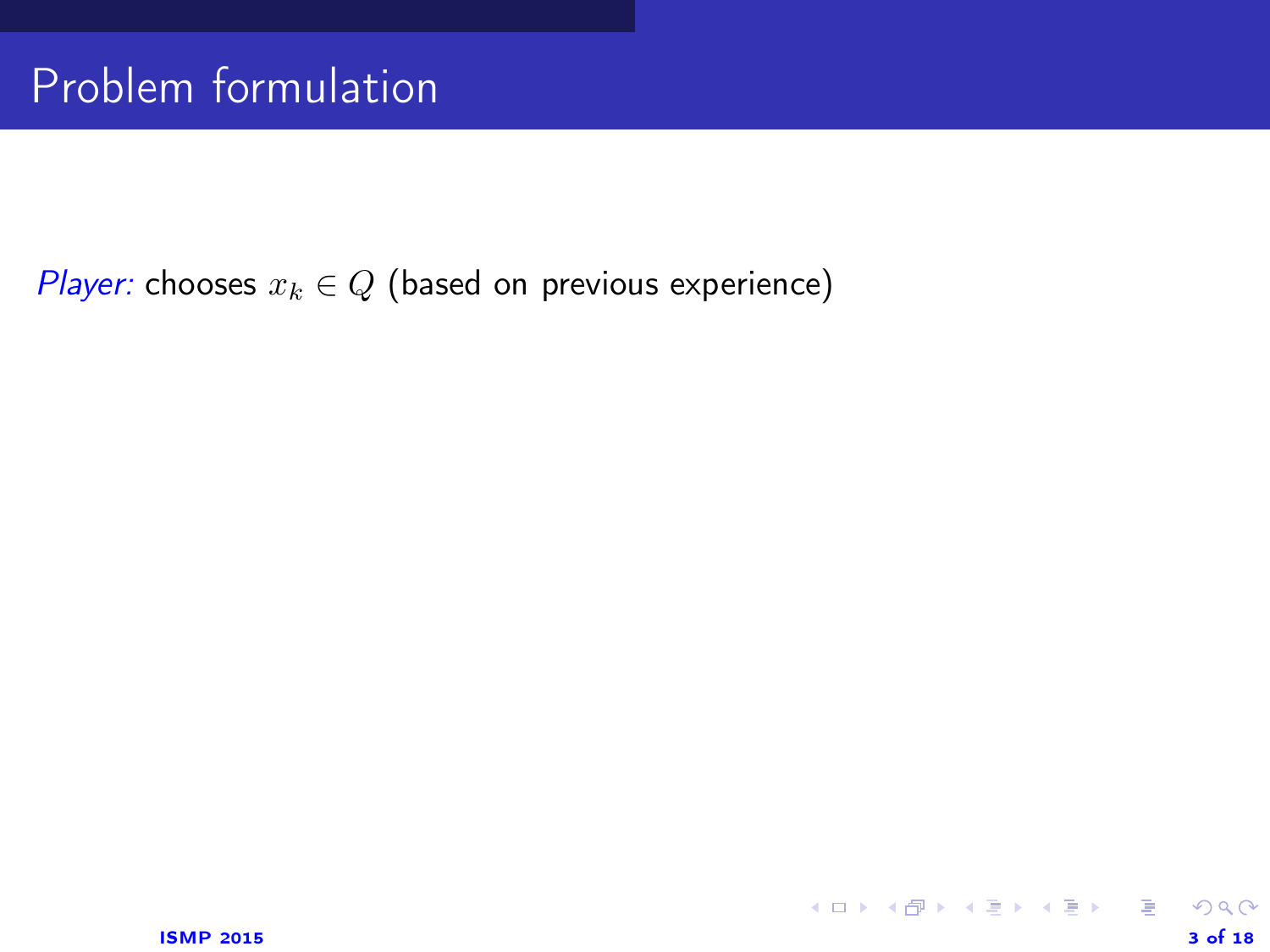*Player:* chooses  $x_k \in Q$  (based on previous experience) *Nature:* chooses  $f_k(x)$ (maybe, adversely) from considered class of functions

K ロ ▶ K @ ▶ K 할 ▶ K 할 ▶ → 할 → 9 Q @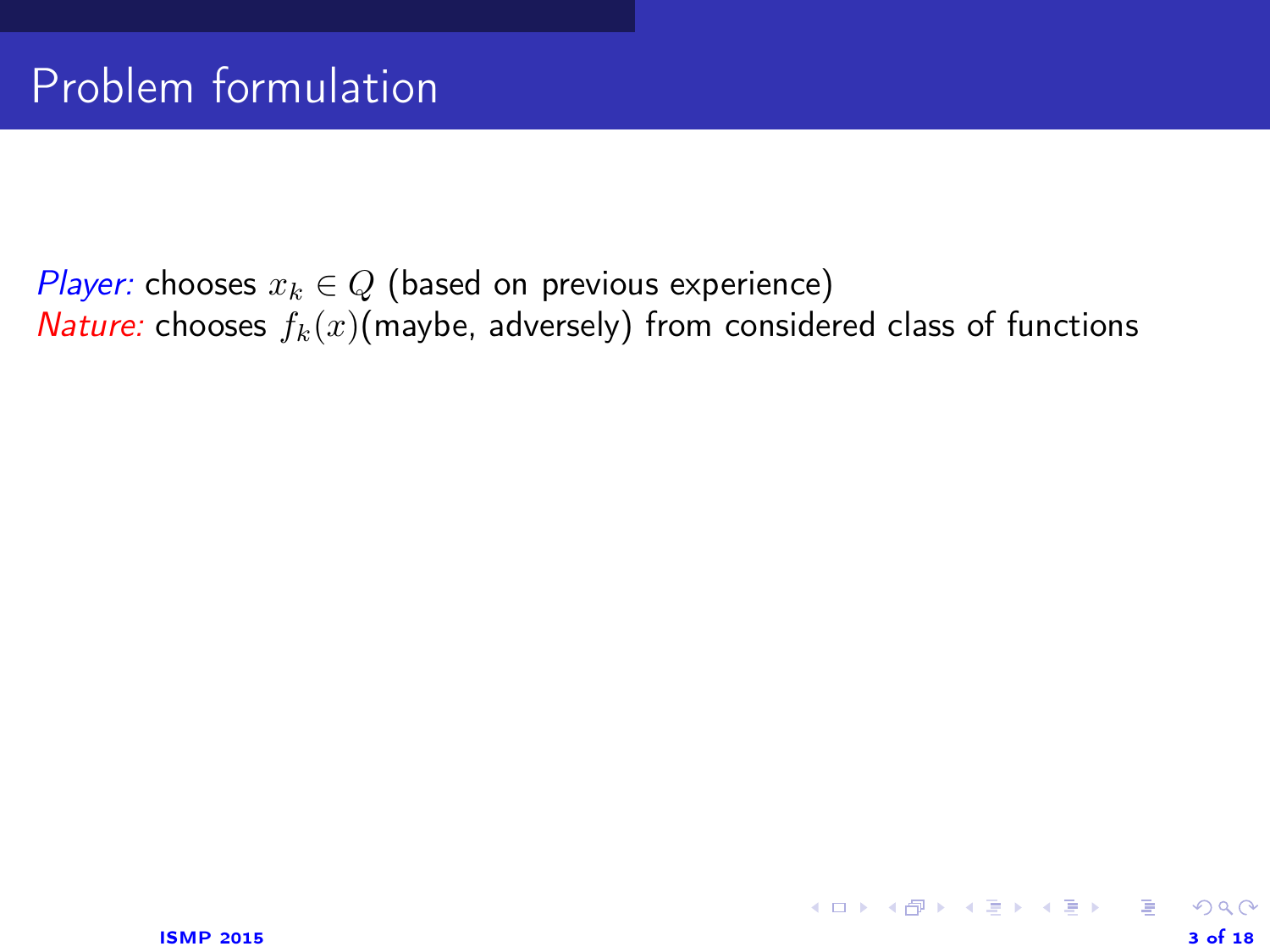*Player:* chooses  $x_k \in Q$  (based on previous experience) *Nature:* chooses  $f_k(x)$ (maybe, adversely) from considered class of functions The loss of player on  $k$ -th step:

$$
f_k(x_k) - \min_{x \in Q} f_k(x)
$$

제 그 게 제 그래서 제 그는 게 되는 게 되는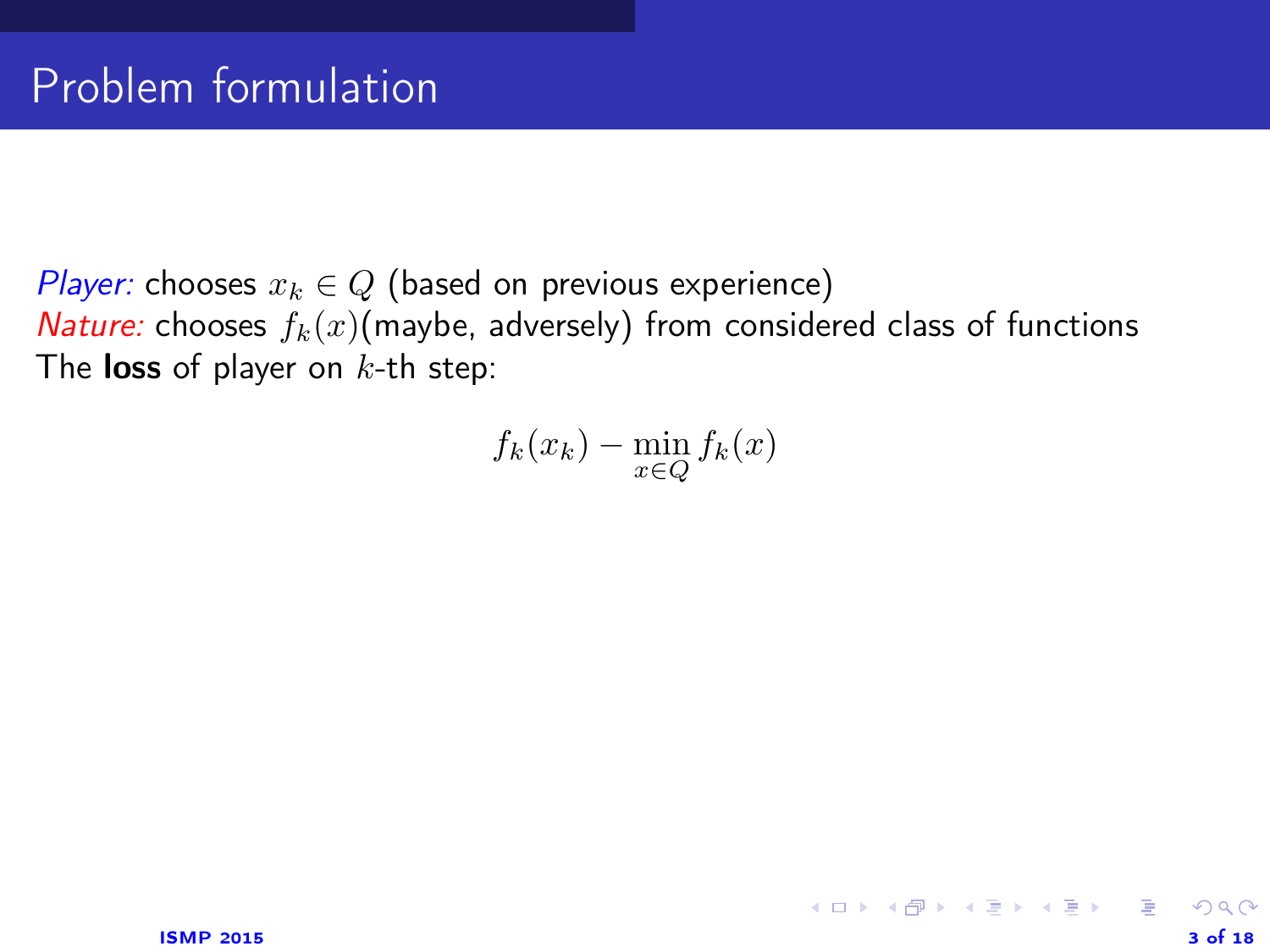*Player:* chooses  $x_k \in Q$  (based on previous experience) *Nature:* chooses  $f_k(x)$ (maybe, adversely) from considered class of functions The **loss** of player on  $k$ -th step:

$$
f_k(x_k) - \min_{x \in Q} f_k(x)
$$

Average loss in  $N$  steps(regret):

$$
R_N = \frac{1}{N} \sum_{k=1}^{N} f_k(x_k) - \min_{x \in Q} \frac{1}{N} \sum_{k=1}^{N} f_k(x)
$$

イロト 不優 ト 不重 ト 不重 トー 重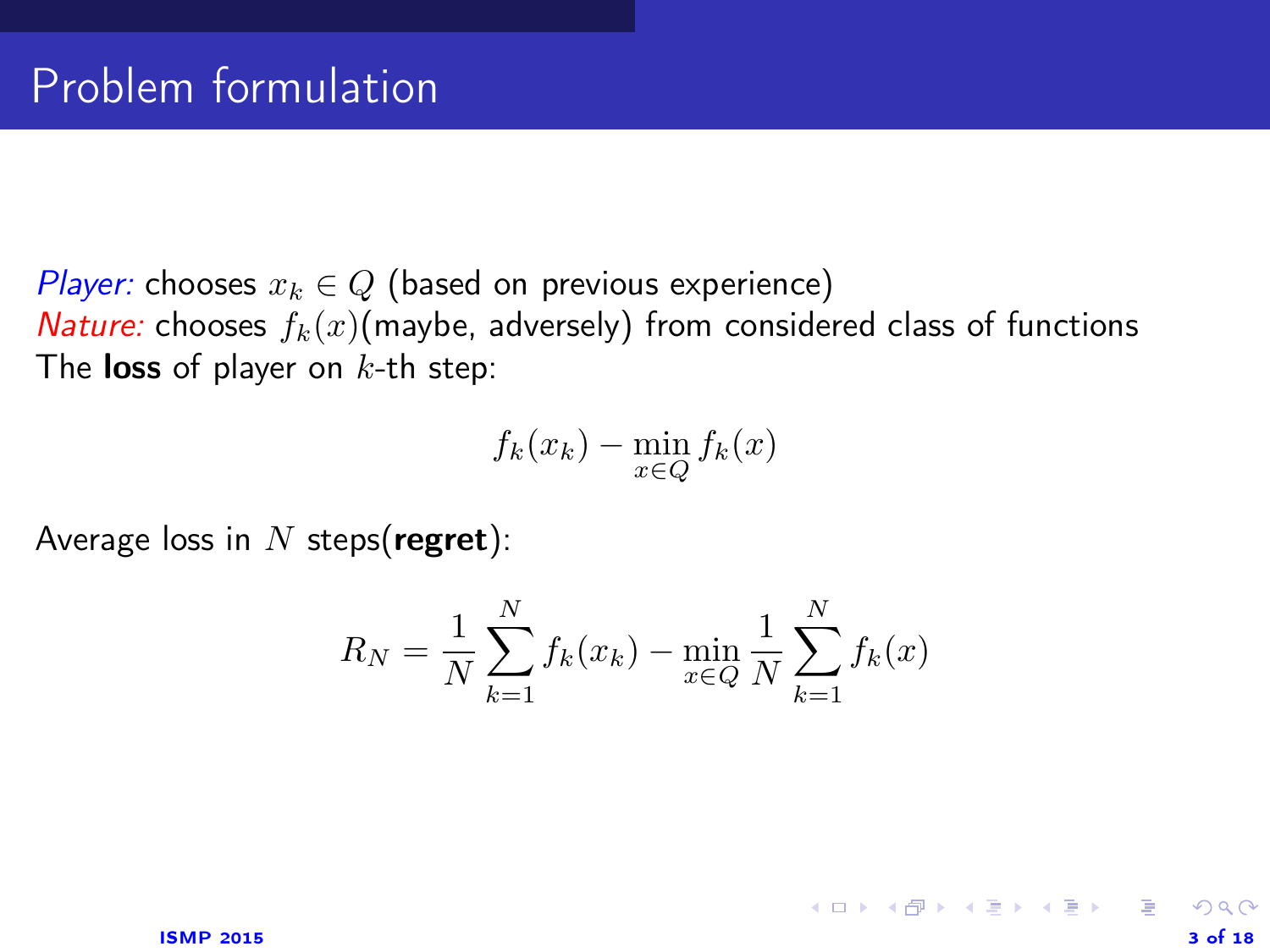We need to find a sequence  $\{x_k\} \in Q$  that minimizes (Pseudo)Regret:

$$
\hat{R}_N = \frac{1}{N} \sum_{k=1}^N \mathbb{E}_{\xi_k} \left[ f_k(x_k; \xi_k) \right] - \min_{x \in Q} \frac{1}{N} \sum_{k=1}^N \mathbb{E}_{\xi_k} \left[ f_k(x; \xi_k) \right]
$$

Only **noisy subgradient**  $g_k(x_k)$  can be obtained from the oracle:

$$
\mathbb{E}_{\xi_k} \|\nabla f_k(x_k, \xi_k) - g_k(x_k)\|_{*} \le \sigma
$$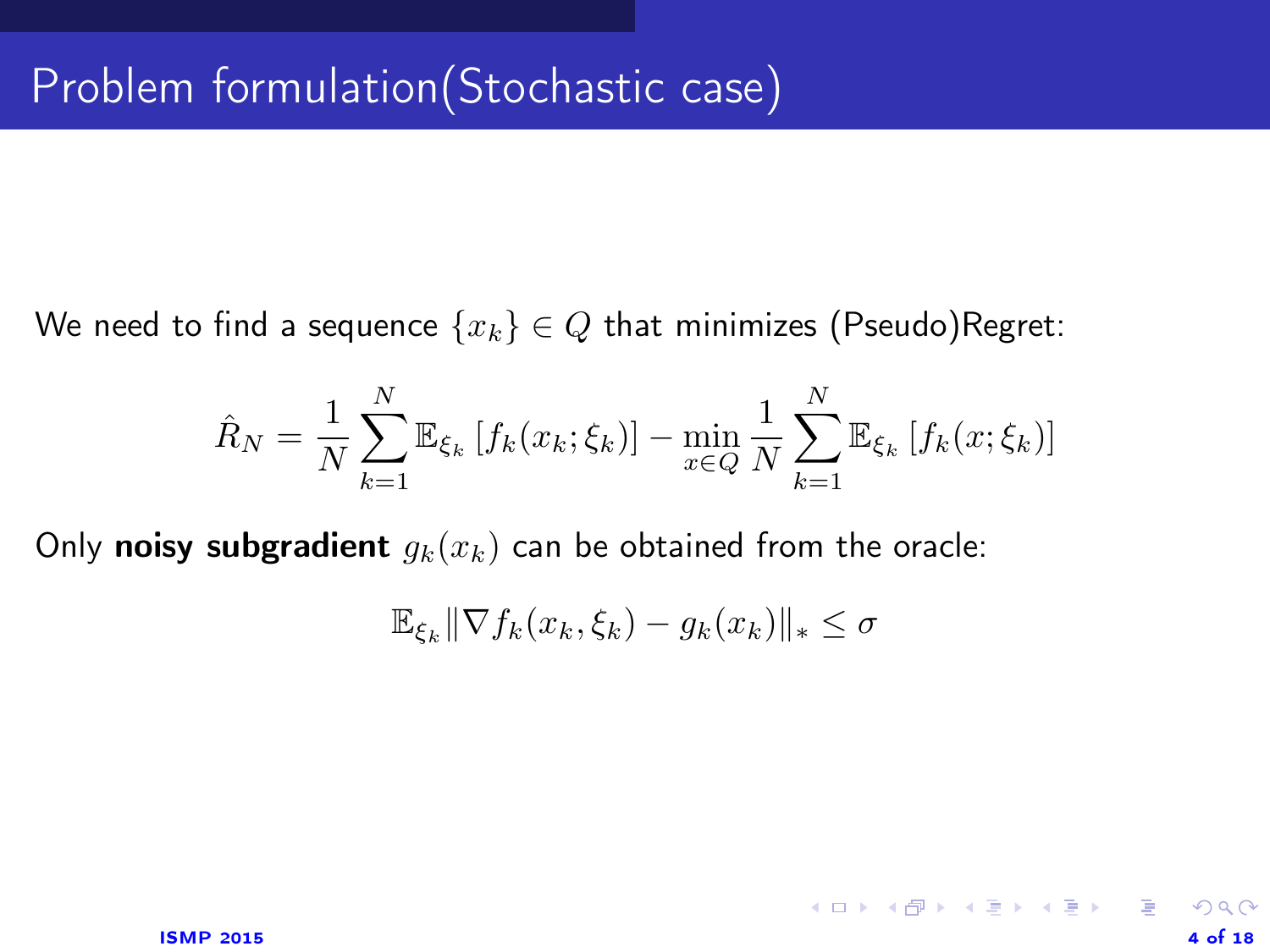#### Full description

$$
\frac{1}{N} \sum_{k=1}^{N} \mathbb{E}_{\xi_k} \left[ f_k(x_k; \xi_k) \right] - \min_{x \in Q} \frac{1}{N} \sum_{k=1}^{N} \mathbb{E}_{\xi_k} \left[ f_k(x; \xi_k) \right] \le \varepsilon
$$

- $\mathbb{E}_{\xi_k} \|\nabla f_k(x_k, \xi_k) g_k(x_k)\|_* \leq \sigma$  noisy first order oracle
- $\bullet$   $f_1(x, \xi_1), \ldots, f_k(x, \xi_k)$  (strongly) convex functions on x
- $\mathbb{E}_{\xi_k} \|\nabla f_k(x,\xi_k)\|_* \leq L$  for all  $k$
- $Q$  closed convex set in  $\mathbb{R}^n$
- $\bullet$   $\xi_1, \ldots \xi_k$  i.i.d.

 $\mathbf{A} \equiv \mathbf{A} + \mathbf{A} + \mathbf{A} + \mathbf{A} + \mathbf{A} + \mathbf{A} + \mathbf{A} + \mathbf{A} + \mathbf{A} + \mathbf{A} + \mathbf{A} + \mathbf{A} + \mathbf{A} + \mathbf{A} + \mathbf{A} + \mathbf{A} + \mathbf{A} + \mathbf{A} + \mathbf{A} + \mathbf{A} + \mathbf{A} + \mathbf{A} + \mathbf{A} + \mathbf{A} + \mathbf{A} + \mathbf{A} + \mathbf{A} + \mathbf{A} + \mathbf{A} + \mathbf{A} + \math$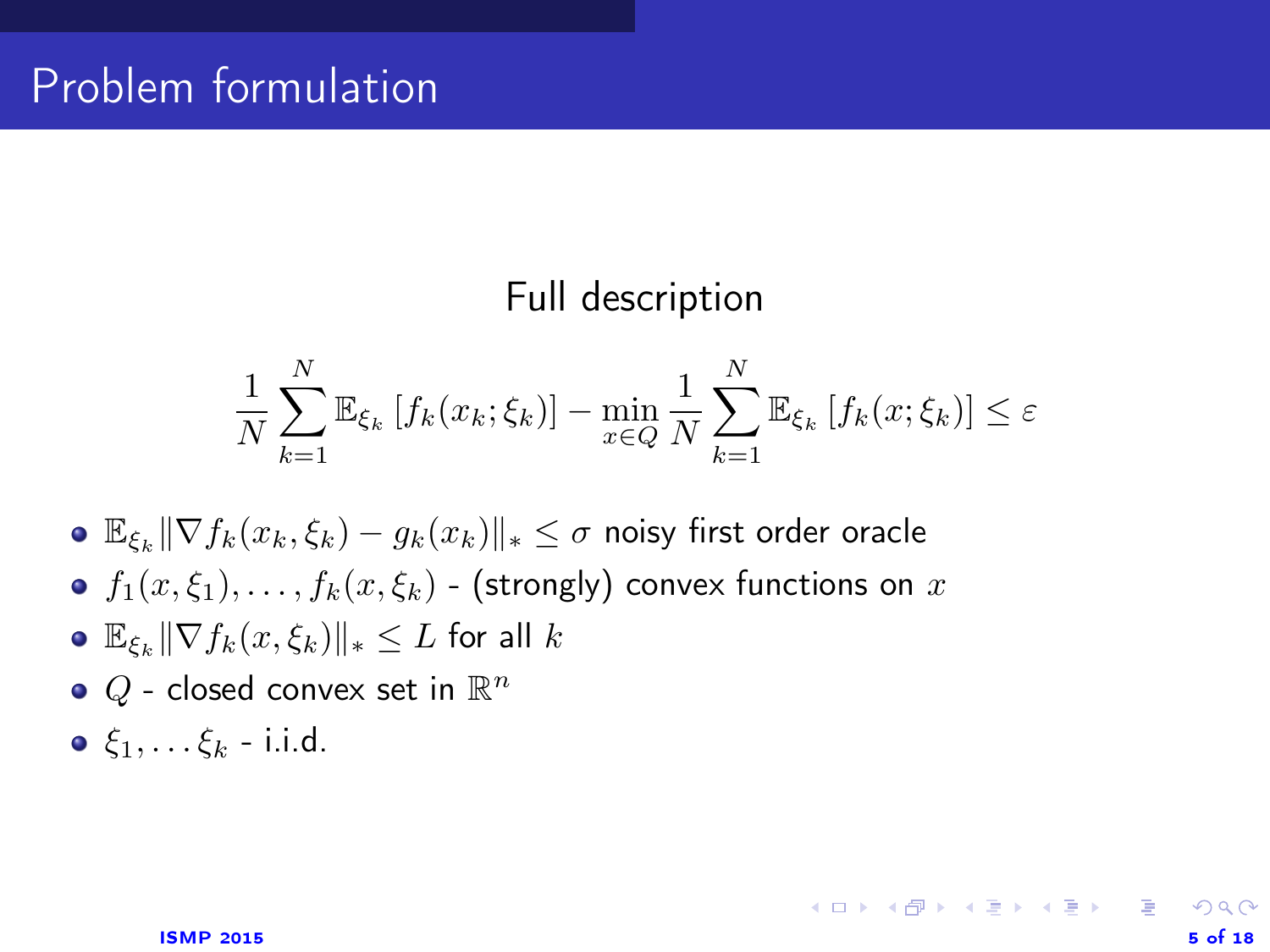### Mirror descent algorithm



$$
\begin{cases} y_{k+1} = \nabla d(x_k) - \eta_k \cdot \nabla f_k(x_k) \\ x_{k+1} = \text{Proj}\{\nabla d^{-1}(y_{k+1})\} \\ x \in Q \end{cases}
$$

 $2990$ 

K ロ X K @ X K 할 X K 할 X ( 할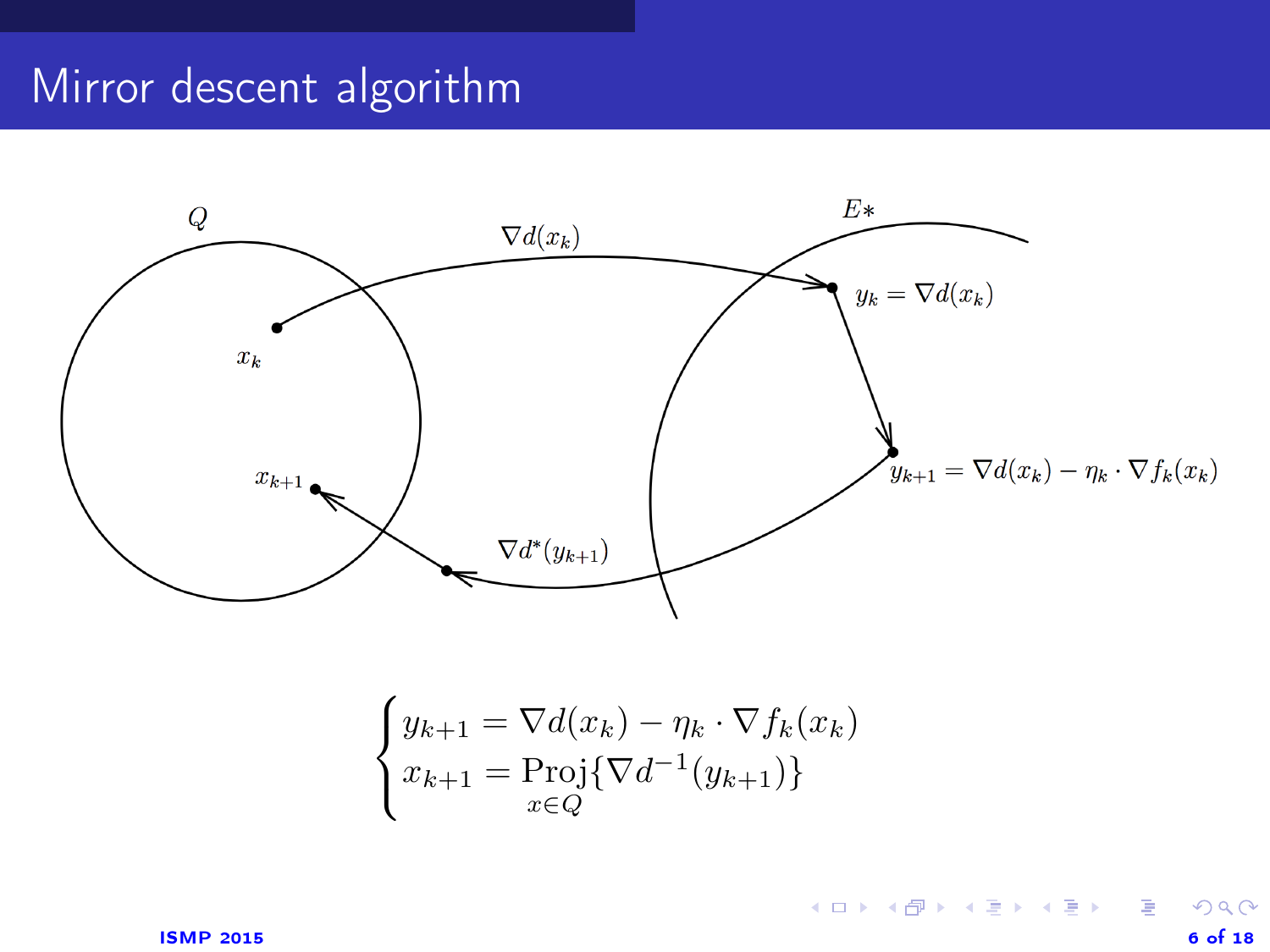#### Mirror descent setup

norm  $\|\cdot\|$  on E  $(\|\xi\|_* = \max_x {\{\langle \xi, x \rangle : \|x\| \leq 1\}})$ 

• distance generating function  $d(x): Q \to \mathbb{R}$ , which should be:

- $\triangleright$  convex and continiously differentable on  $Q$
- $\blacktriangleright$  '1'-strongly convex w.r.t.  $\|\cdot\|$ :

$$
\forall x, y \in Q : d(x) \ge d(y) + \langle \nabla d(y), x - y \rangle + \frac{1}{2} ||x - y||^2
$$

**•** Bregman distance:  $\rho(x, y) = d(x) - d(y) - \langle \nabla d(y), x - y \rangle$ , by strong convexity of  $d(x)$ :

$$
\rho(x, y) \ge \frac{1}{2} ||x - y||^2 \quad \forall x, y \in Q
$$

• Prox-diameter  $R$  of  $Q$ :

$$
R^2 = \max_{x \in Q} d(x) - \min_{x \in Q} d(x)
$$

제 그 게 제 그래서 제 그는 게 되는 게 되는 것이다.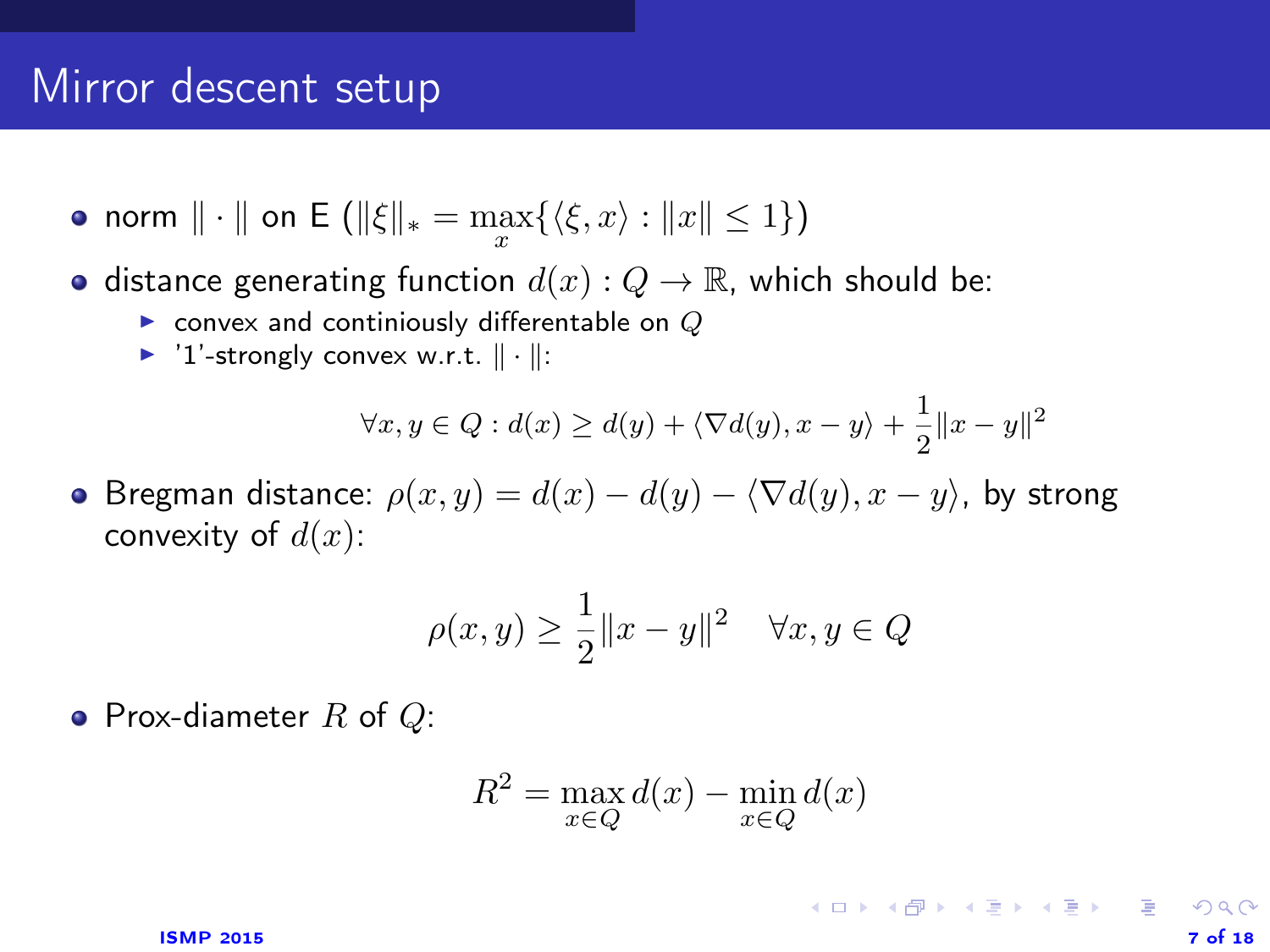#### Lemma

Mirror descent can be rewritten as:

$$
x_{k+1} = \underset{x \in Q}{\operatorname{argmin}} \Big\{ \eta_k \langle \nabla f_k(x_k), x \rangle + \beta_k \rho(x, x_k) \Big\}
$$

#### Suggestion

We use following version of MD:

$$
x_{k+1} = \underset{x \in Q}{\operatorname{argmin}} \Big\{ \eta_k \langle g_k(x_k), x \rangle + \beta_k \rho(x, x_k) \Big\}
$$

Optimality conditions:

$$
\eta_k \langle g_k(x_k), x_{k+1} - x \rangle \le \langle \beta_k \nabla d(x_{k+1}) - \beta_k \nabla d(x_k), x - x_{k+1} \rangle
$$

K ロ X K @ X K 할 X K 할 X ( 할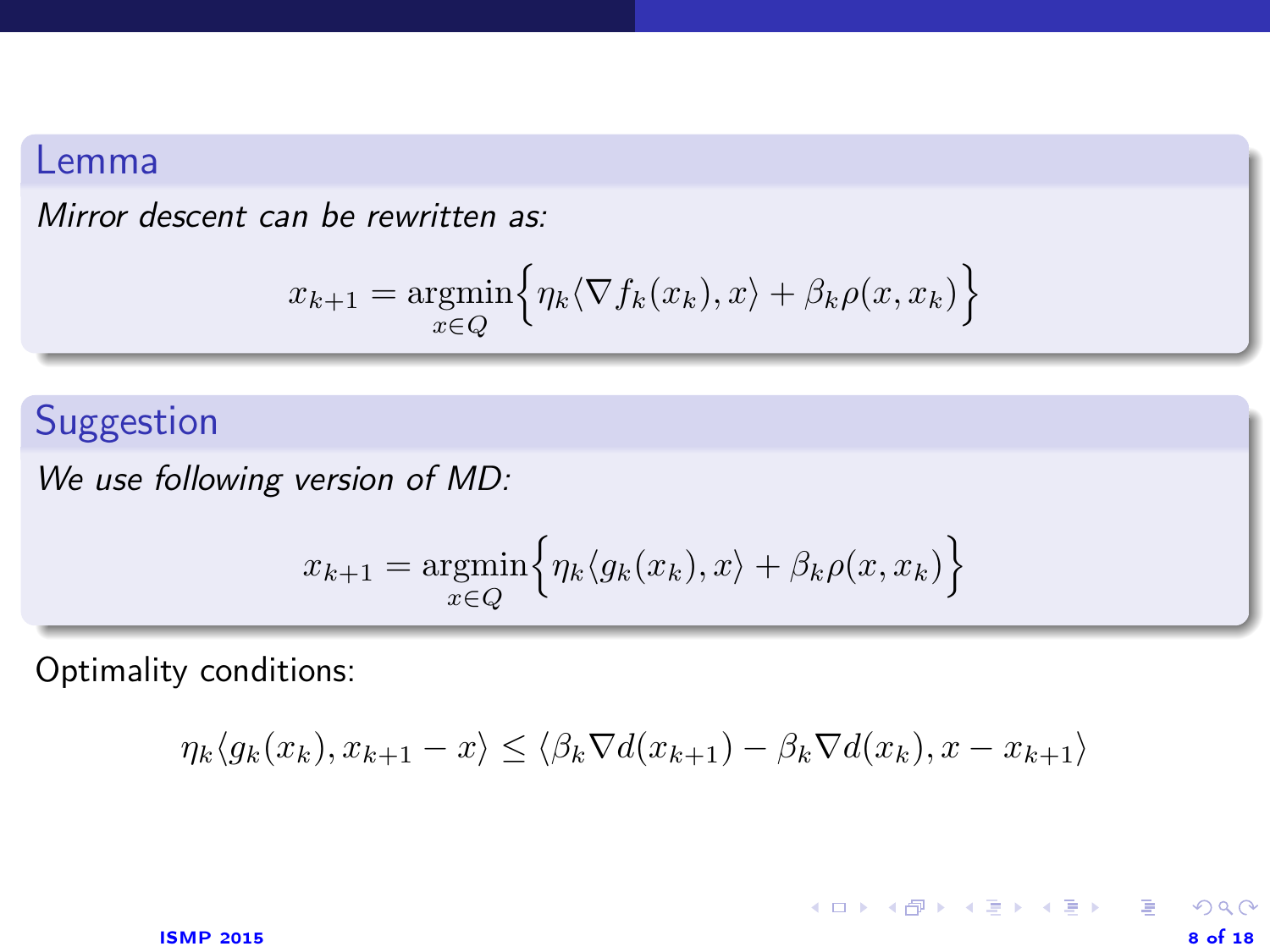$$
f_k(x_k) - f_k(x) \stackrel{\textcircled{1}}{\leq} \langle \nabla f_k(x_k), x_k - x \rangle - \frac{\mu}{2} ||x_k - x||^2
$$

イロト 不優 ト 不重 ト 不重 トー 重

 $299$ 

where:  $\Phi$  - (strong)convexity  $f_k(x)$ 

 $1$ SMP 2015 9 of 18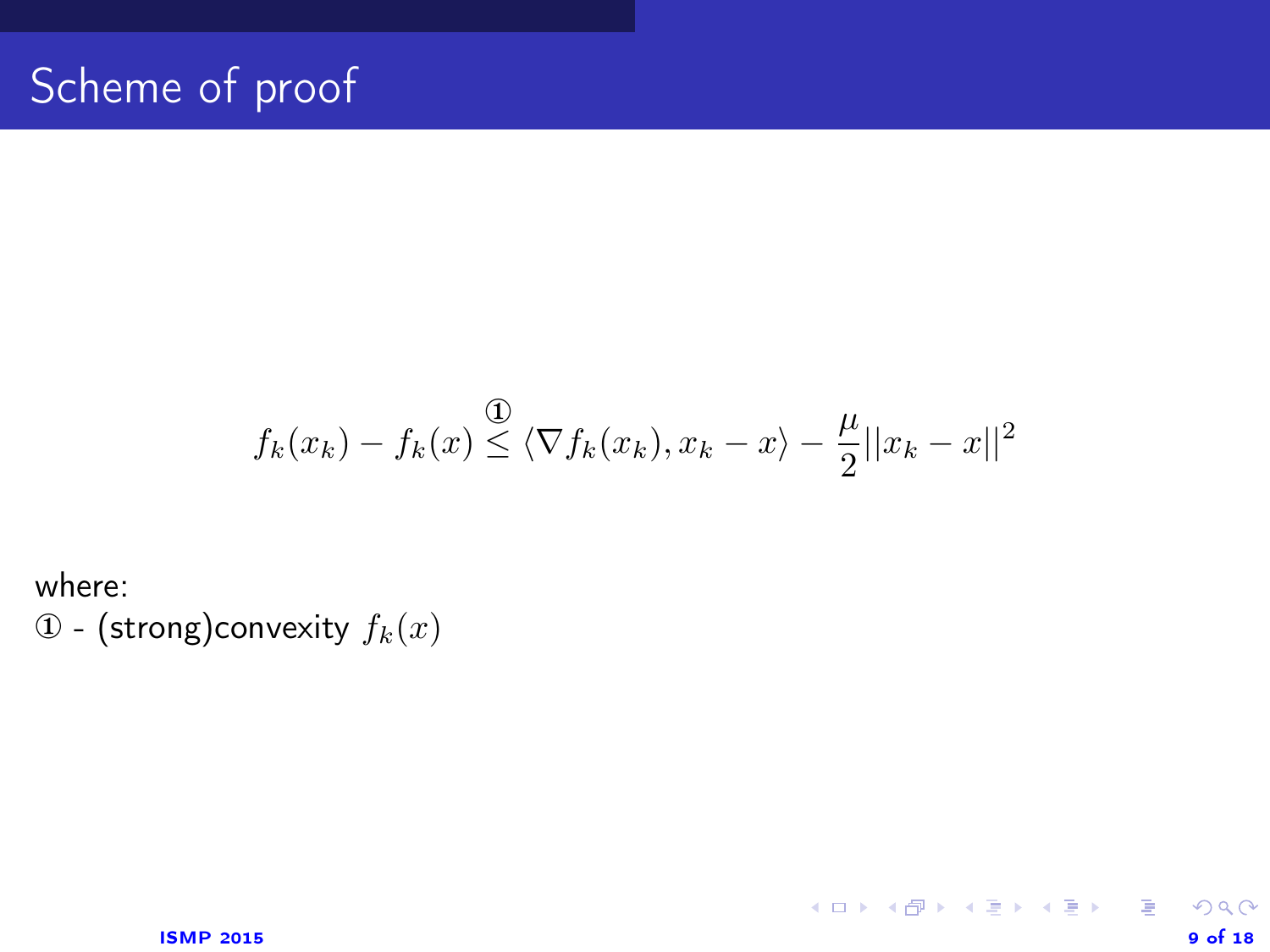$$
f_k(x_k) - f_k(x) \stackrel{\textcircled{\textit{1}}}{\leq} \langle \nabla f_k(x_k), x_k - x \rangle - \frac{\mu}{2} ||x_k - x||^2
$$
  

$$
\stackrel{\textcircled{\textit{2}}}{\leq} \langle g_k(x_k), x_k - x \rangle - \frac{\mu}{2} ||x_k - x||^2 + 2\sigma R
$$

제 그 게 제 그래서 제 그는 게 되는 게 되는 것이다.

 $299$ 

where:

 $\mathcal D$  - (strong)convexity  $f_k(x)$ ,

② - definition of noise

 $18MP$  2015 10 of 18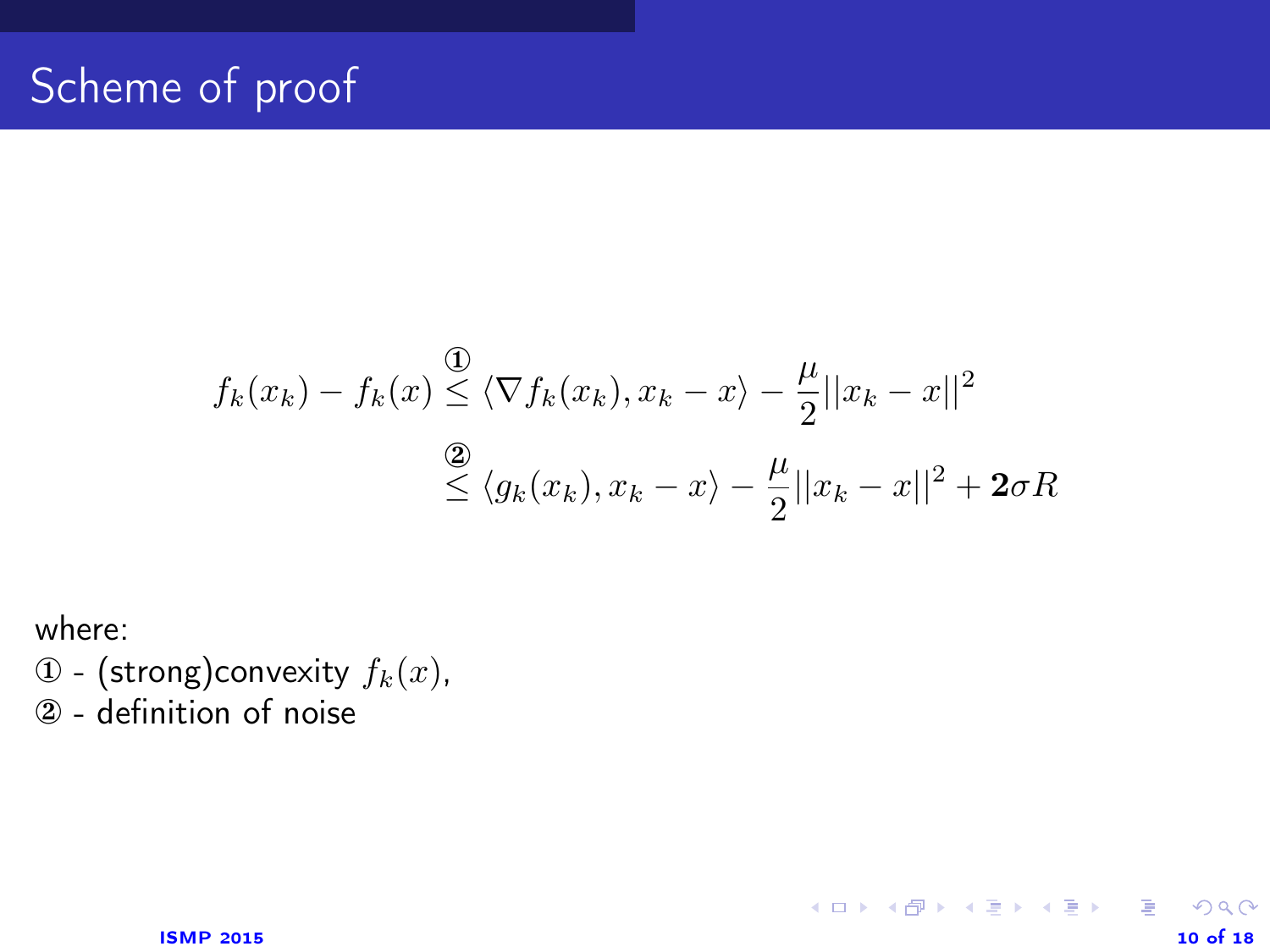## Scheme of proof

$$
f_k(x_k) - f_k(x) \le \langle \nabla f_k(x_k), x_k - x \rangle - \frac{\mu}{2} ||x_k - x||^2
$$
  
\n
$$
\le \langle g_k(x_k), x_k - x \rangle - \frac{\mu}{2} ||x_k - x||^2 + 2\sigma R
$$
  
\n
$$
= \langle g_k(x_k), x_k - x_{k+1} \rangle + \langle g_k(x_k), x_{k+1} - x \rangle - \frac{\mu}{2} ||x_k - x||^2 + 2\sigma R
$$

제 그 게 제 그래서 제 그는 게 되는 게 되는 것이다.

 $299$ 

where:

 $\mathcal D$  - (strong)convexity  $f_k(x)$ , ② - definition of noise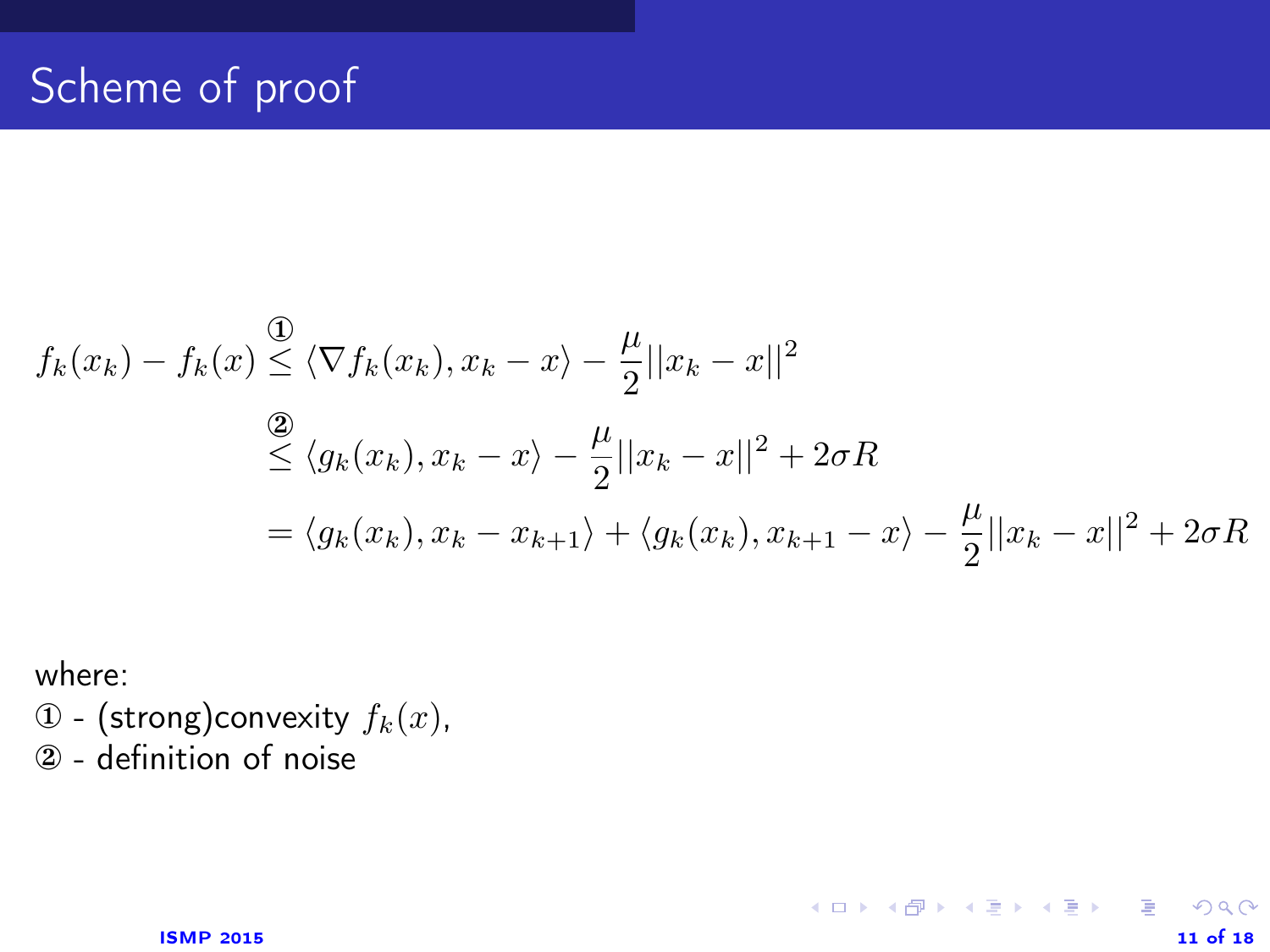## Scheme of proof

$$
f_k(x_k) - f_k(x) \le \langle \nabla f_k(x_k), x_k - x \rangle - \frac{\mu}{2} ||x_k - x||^2
$$
  
\n
$$
\ge \langle g_k(x_k), x_k - x \rangle - \frac{\mu}{2} ||x_k - x||^2 + 2\sigma R
$$
  
\n
$$
= \langle g_k(x_k), x_k - x_{k+1} \rangle + \langle g_k(x_k), x_{k+1} - x \rangle - \frac{\mu}{2} ||x_k - x||^2 + 2\sigma R
$$
  
\n
$$
\le \langle g_k(x_k), x_k - x_{k+1} \rangle + \frac{\beta_k}{\eta_k} \langle \nabla d(x_{k+1}) - \nabla d(x_k), x - x_{k+1} \rangle
$$
  
\n
$$
- \frac{\mu}{2} ||x_k - x||^2 + 2\sigma R
$$

제 그 게 제 그래서 제 그는 게 되는 게 되는 것이다.

 $QQ$ 

where:

- $\Phi$  (strong)convexity  $f_k(x)$ ,
- ② definition of noise,
- ③ optimality conditions

 $12 \text{ of } 18$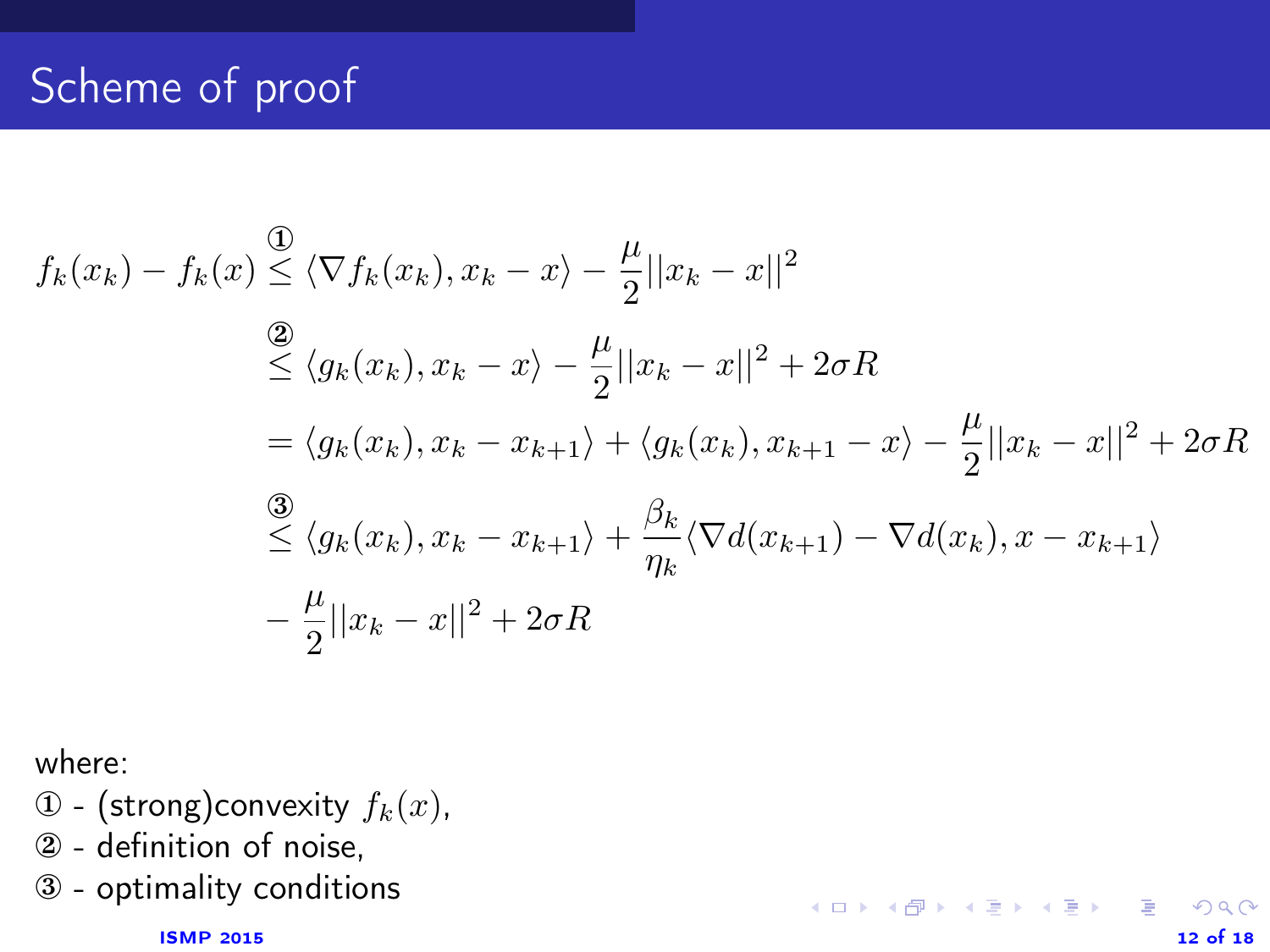## Results(convex case)

#### Lemma

 $\forall x \in Q$  and for  $k = 1 \dots N$  if  $f_k$  - convex functions.

$$
\mathbb{E}_{\xi_k} f_k(x_k, \xi_k) - \mathbb{E}_{\xi_k} f_k(x, \xi_k) \le \frac{\beta_k}{\eta_k} \rho(x, x_k) - \frac{\beta_k}{\eta_k} \rho(x, x_{k+1}) + \frac{\eta_k ||g_k(x_k)||_*^2}{2\beta_k} + \sigma \cdot 2R
$$

イロト 不優 トスミドスミド 一番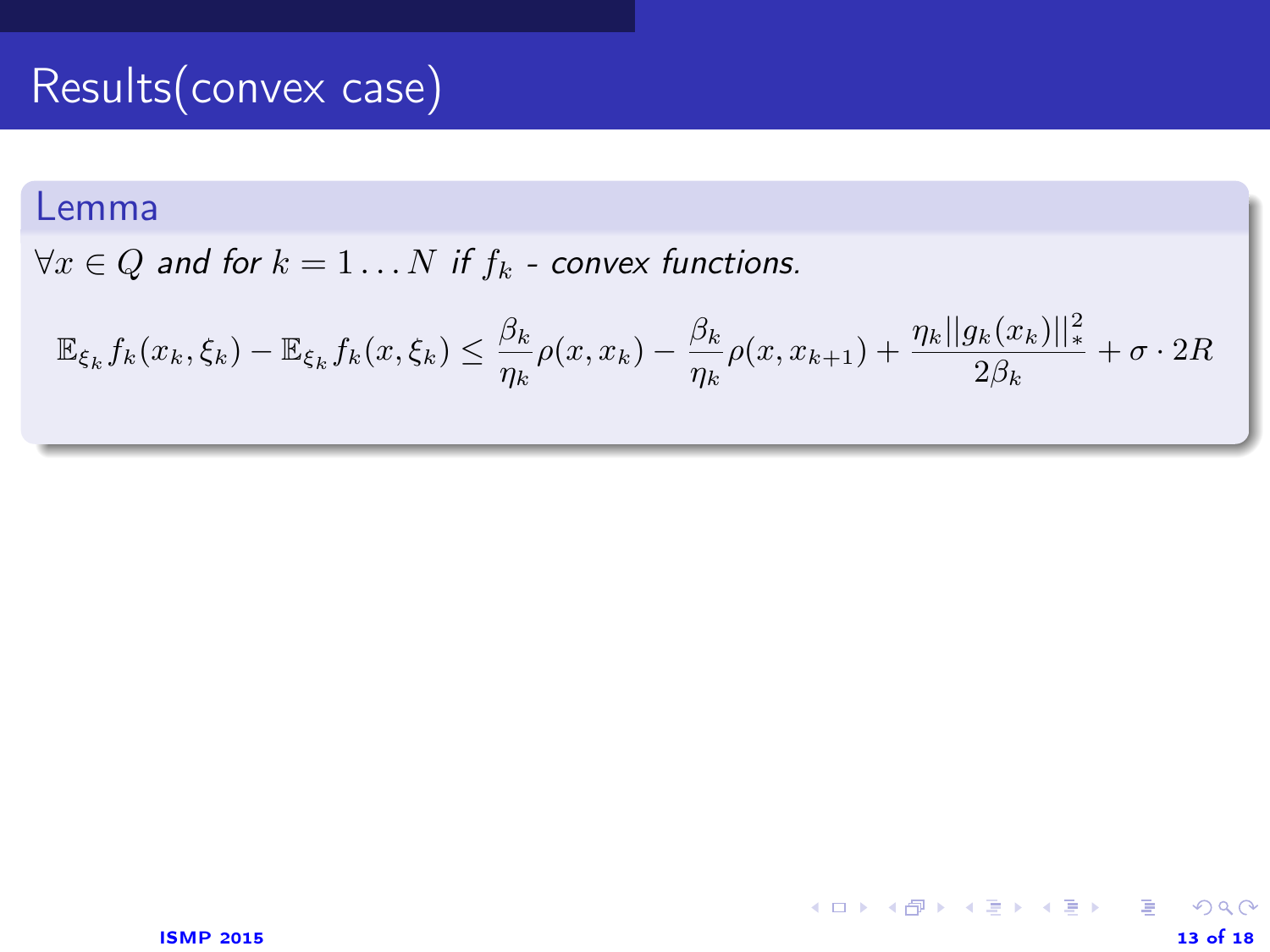### Results(convex case)

#### Lemma

 $\forall x \in Q$  and for  $k = 1 \dots N$  if  $f_k$  - convex functions.

$$
\mathbb{E}_{\xi_k} f_k(x_k, \xi_k) - \mathbb{E}_{\xi_k} f_k(x, \xi_k) \le \frac{\beta_k}{\eta_k} \rho(x, x_k) - \frac{\beta_k}{\eta_k} \rho(x, x_{k+1}) + \frac{\eta_k ||g_k(x_k)||_*^2}{2\beta_k} + \sigma \cdot 2R
$$

イロト 不優 ト 不思 ト 不思 トー 温

since  $\mathbb{E}_{\xi_k} \|\nabla f_k(x,\xi_k)\|_* \leq L$  and  $\mathbb{E}_{\xi_k} \|\nabla f_k(x_k,\xi_k) - g_k(x_k)\|_* \leq \sigma$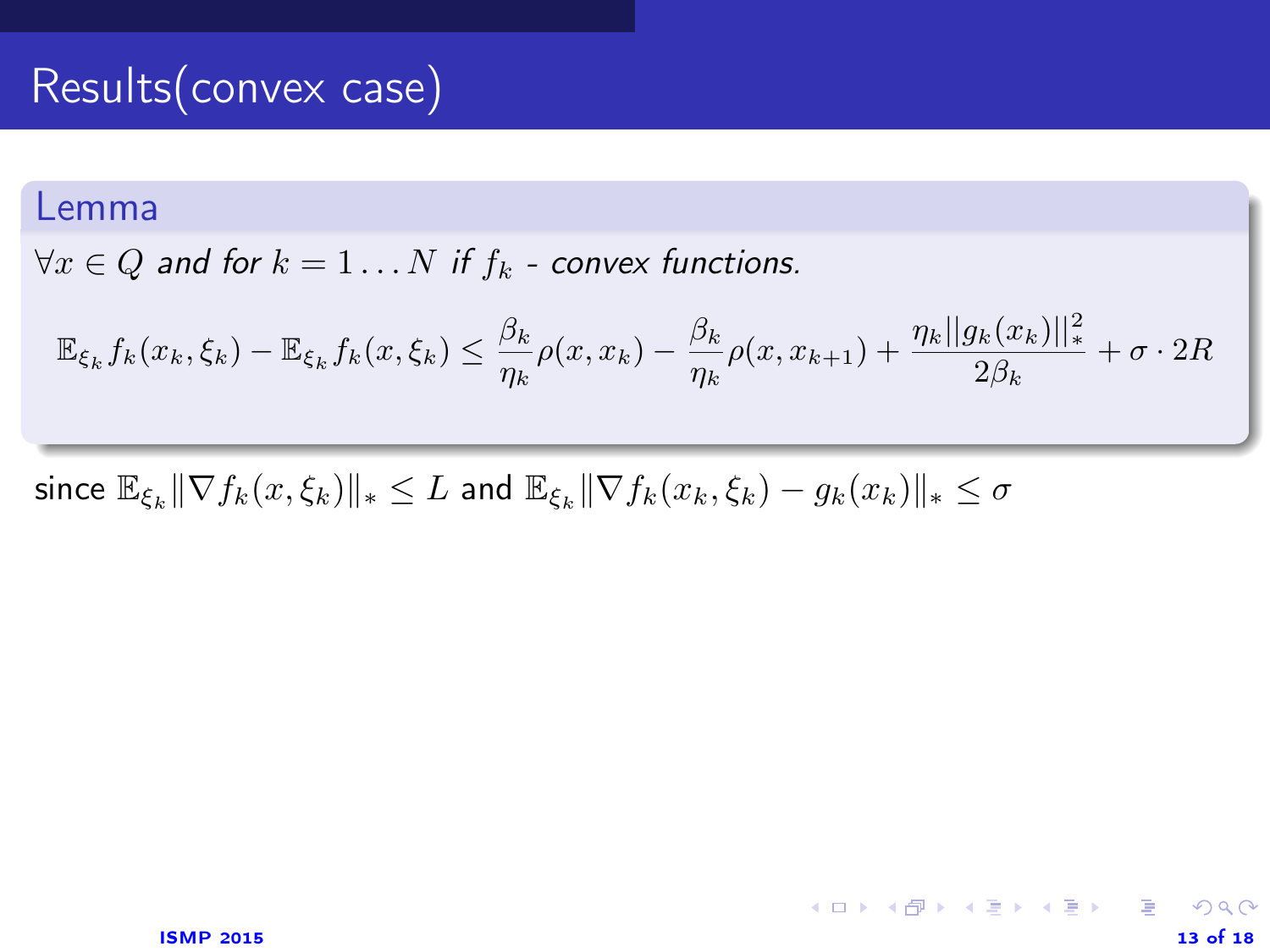#### Results(convex case)

#### Lemma

 $\forall x \in Q$  and for  $k = 1 \dots N$  if  $f_k$  - convex functions.

$$
\mathbb{E}_{\xi_k} f_k(x_k, \xi_k) - \mathbb{E}_{\xi_k} f_k(x, \xi_k) \le \frac{\beta_k}{\eta_k} \rho(x, x_k) - \frac{\beta_k}{\eta_k} \rho(x, x_{k+1}) + \frac{\eta_k ||g_k(x_k)||_*^2}{2\beta_k} + \sigma \cdot 2R
$$

since  $\mathbb{E}_{\xi_k} \|\nabla f_k(x,\xi_k)\|_* \leq L$  and  $\mathbb{E}_{\xi_k} \|\nabla f_k(x_k,\xi_k) - g_k(x_k)\|_* \leq \sigma$ 

$$
\mathbb{E}_{\xi_k} f_k(x_k, \xi_k) - \mathbb{E}_{\xi_k} f_k(x, \xi_k) \le \frac{\beta_k}{\eta_k} \rho(x, x_k) - \frac{\beta_k}{\eta_k} \rho(x, x_{k+1}) + \frac{\eta_k (L+\sigma)^2}{2\beta_k} + \sigma \cdot 2R
$$

Summarize for  $k = 1 ... N$ , we get  $\hat{R}_N \cdot N$  in the left part:

$$
\sum_{k=1}^{N} \mathbb{E}_{\xi_k} \left[ f_k(x_k; \xi_k) \right] - \min_{x \in Q} \sum_{k=1}^{N} \mathbb{E}_{\xi_k} \left[ f_k(x; \xi_k) \right]
$$

 $13 \text{ of } 18$ 

メロト 不優 ト 不重 ト 不重 トー 重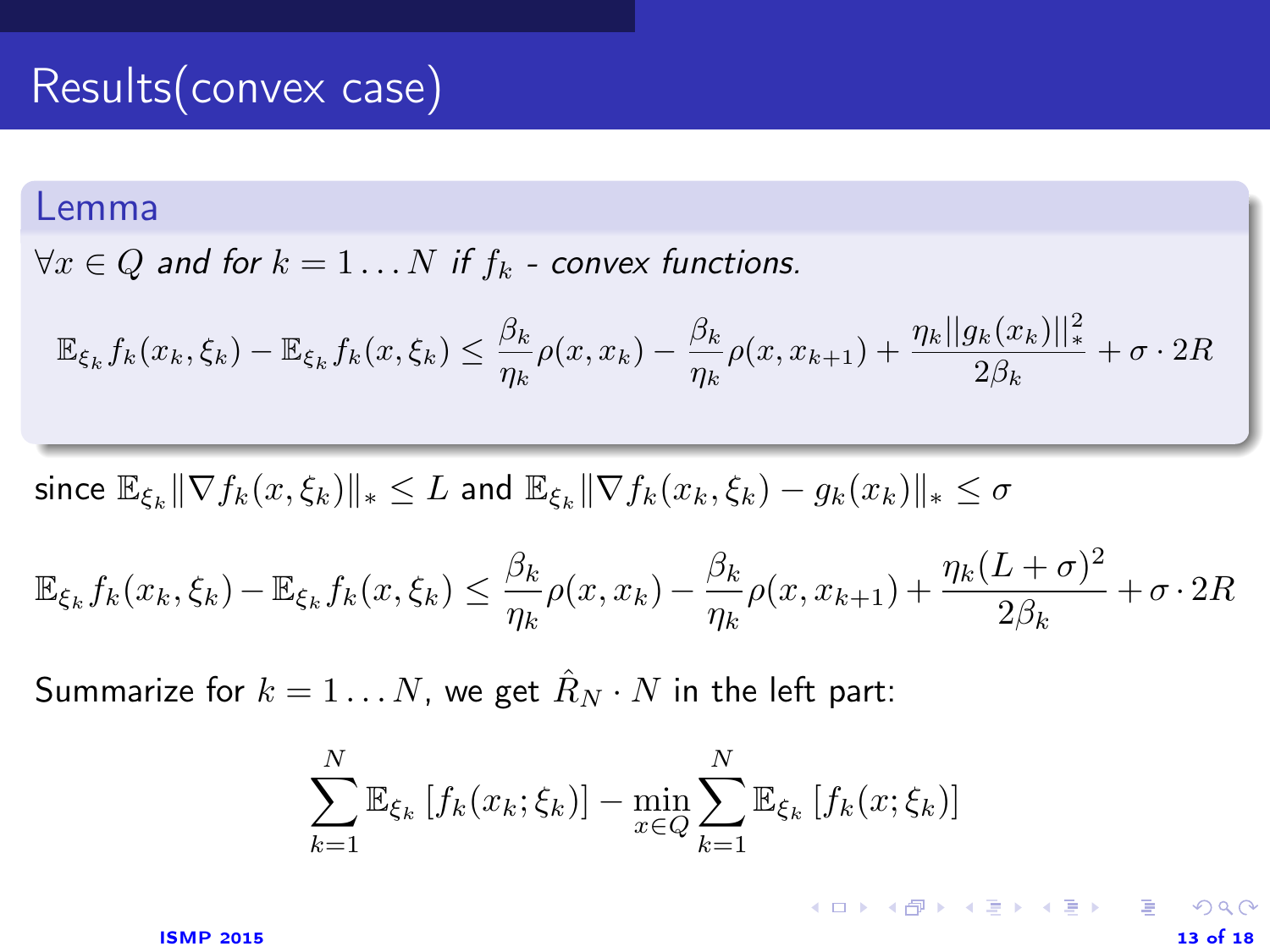Choosing stepsize:

$$
\eta_k = 1; \qquad \beta_k = \frac{L+\sigma}{R} \sqrt{\frac{N}{2}}
$$

#### Upper bound

$$
\hat{R}_N \le \sqrt{\frac{2R^2(L+\sigma)^2}{N}} + 2\sigma R
$$

 $\Omega$ 

メロト 不優 ト 不重 ト 不重 トー 重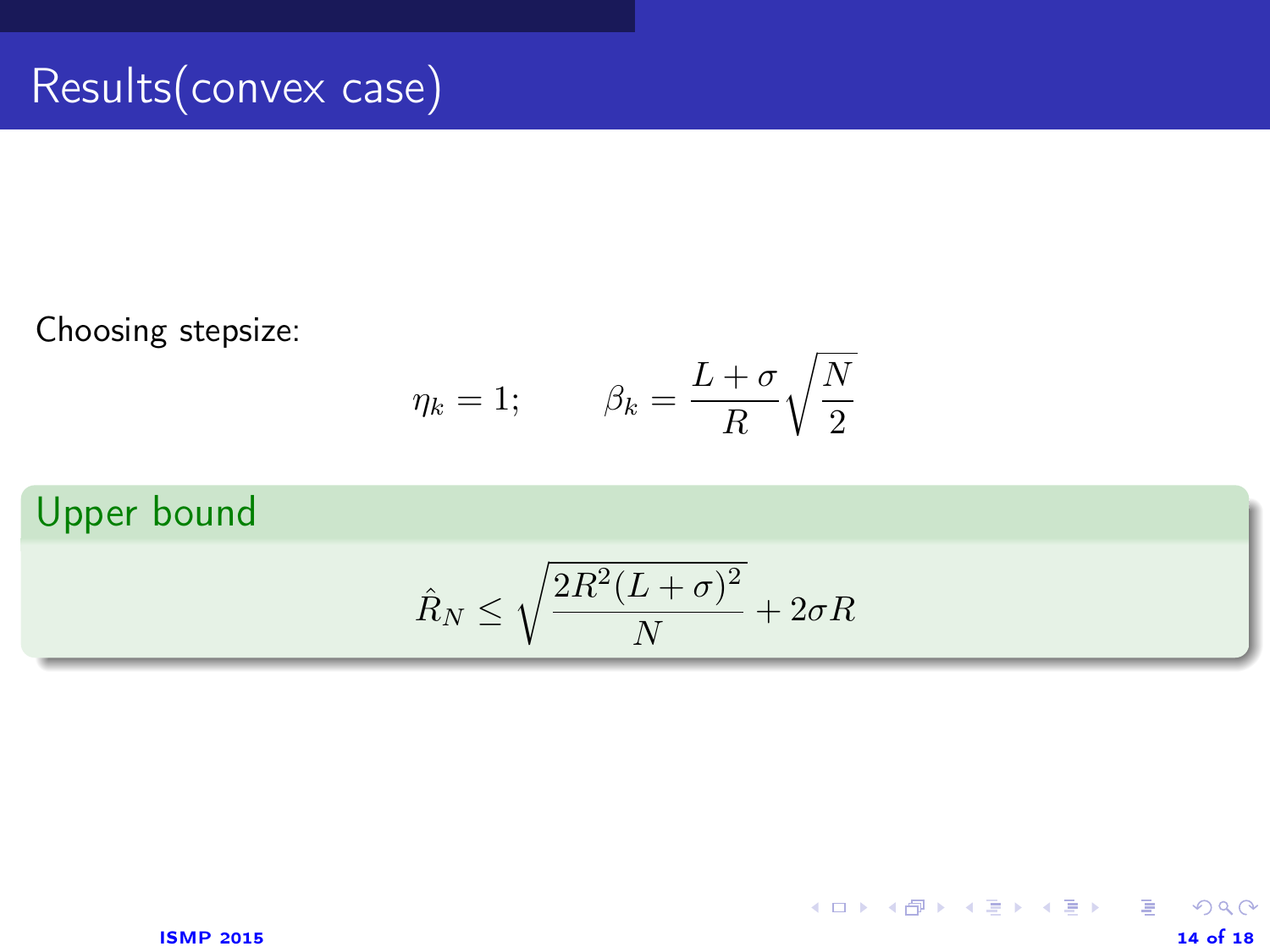## Results(strongly convex case)

#### Lemma

 $\forall x \in Q$  and for  $k = 1...N$  if  $f_k$  - strongly convex functions.

$$
\mathbb{E}_{\xi_k} f_k(x_k, \xi_k) - \mathbb{E}_{\xi_k} f_k(x, \xi_k) \le \frac{\beta_k}{\eta_k} \rho(x, x_k) - \frac{\beta_k}{\eta_k} \rho(x, x_{k+1}) + \frac{\eta_k ||g_k(x_k)||_*^2}{2\beta_k} - \frac{\mu}{2} ||x_k - x||^2 + \sigma \cdot 2R
$$

**K ロ X K 個 X K ミ X K ミ X ミ ミ …** 

 $\Omega$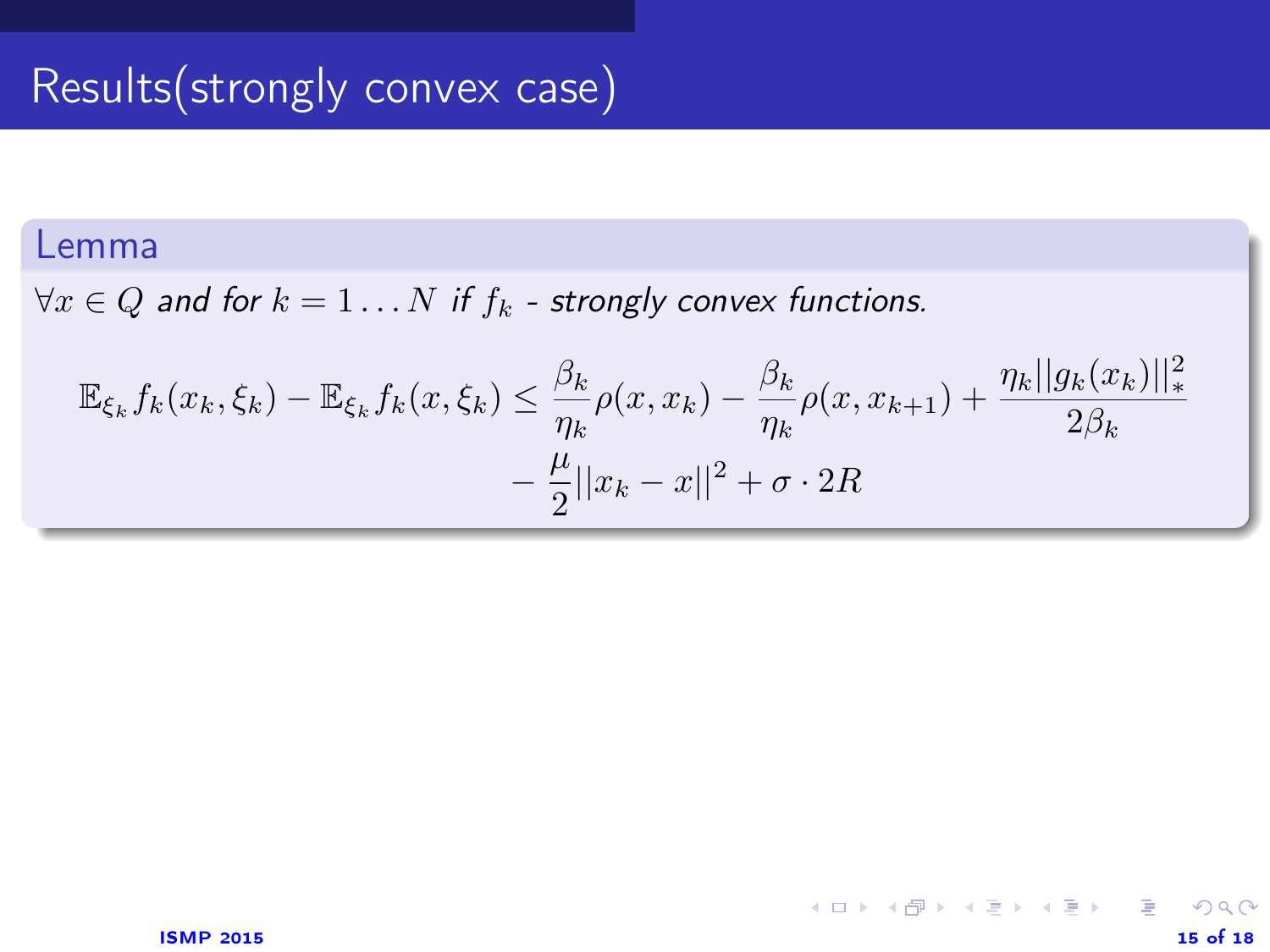## Results(strongly convex case)

#### Lemma

 $\forall x \in Q$  and for  $k = 1...N$  if  $f_k$  - strongly convex functions.

$$
\mathbb{E}_{\xi_k} f_k(x_k, \xi_k) - \mathbb{E}_{\xi_k} f_k(x, \xi_k) \le \frac{\beta_k}{\eta_k} \rho(x, x_k) - \frac{\beta_k}{\eta_k} \rho(x, x_{k+1}) + \frac{\eta_k ||g_k(x_k)||_*^2}{2\beta_k} - \frac{\mu}{2} ||x_k - x||^2 + \sigma \cdot 2R
$$

Choosing stepsize: 
$$
\eta_k = \frac{1}{\mu k}
$$
,  $\beta_k = 1$ ,  $\rho(x, y) = \frac{1}{2} ||x - y||^2$ 

#### Upper bound

$$
\hat{R}_N \le \frac{(L+\sigma)^2}{2\mu} \frac{1+\ln N}{N} + 2\sigma R
$$

 $\Omega$ 

メロト 不優 ト 不重 ト 不重 トー 重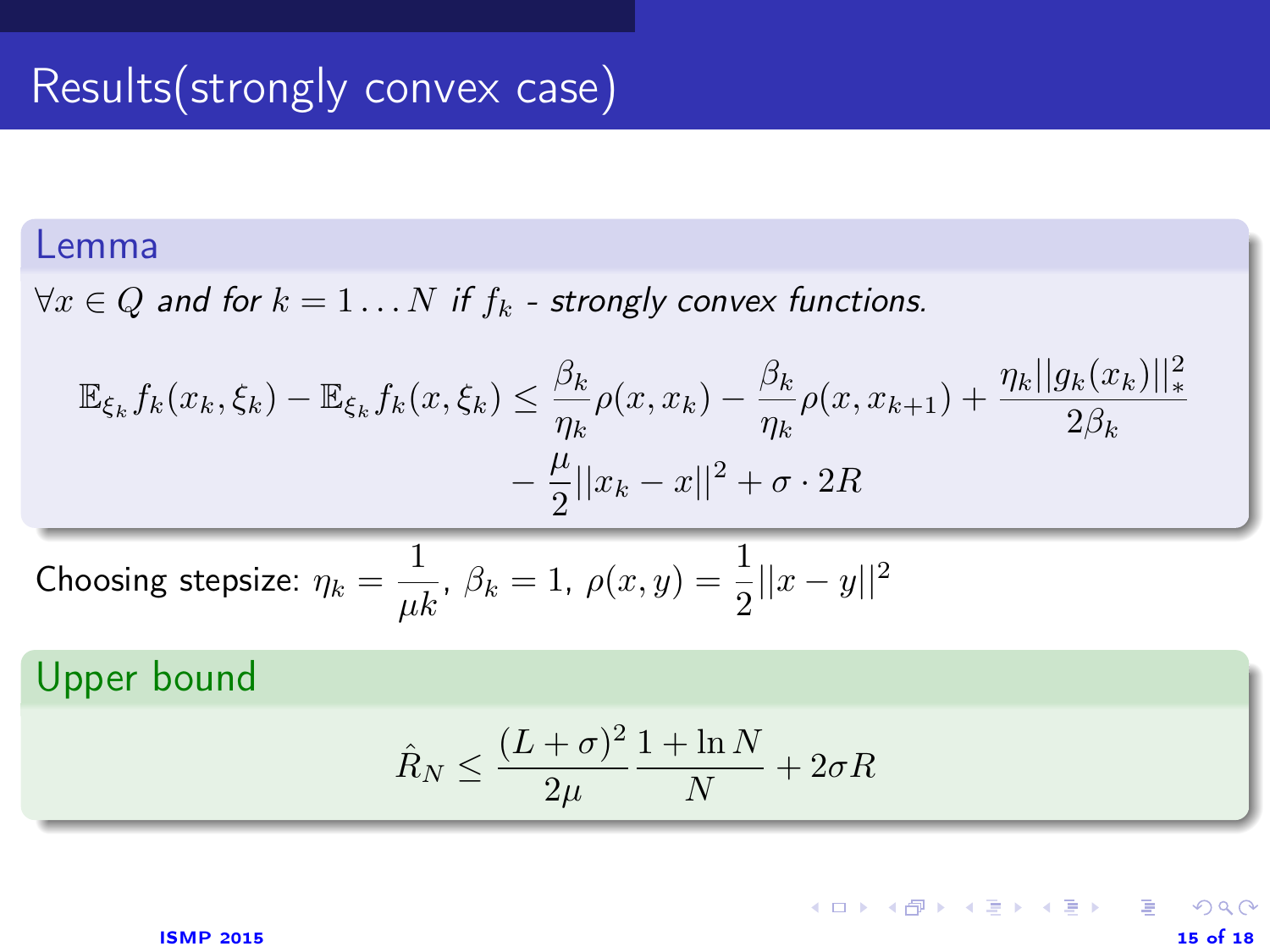## Appendix: Unbounded area

#### Offline convex case

$$
\forall x \in Q \quad f(x_k) - f(x) \le \frac{\beta_k}{\eta_k} \rho(x, x_k) - \frac{\beta_k}{\eta_k} \rho(x, x_{k+1}) + \frac{\eta_k ||g_k(x_k)||_*^2}{2\beta_k}
$$

$$
x^* = \operatorname{argmin} f(x)_{x \in Q} \quad \sum_{k=0}^{N-1} [\alpha_k (f(x_k) - f(x^*)] \le \rho(x^*, x_0) - \rho(x^*, x_N) + \Delta_{N-1}
$$

$$
0 \le \rho(x^*, x_0) - \rho(x^*, x_N) + \Delta_{N-1}
$$

$$
\rho(x^*, x_N) \le \rho(x^*, x_0) + \Delta_{N-1}
$$

$$
\frac{1}{2} ||x_N - x^*|| \le \rho(x^*, x_N) \le \rho(x^*, x_0) + \Delta_{N-1}
$$

$$
||x_N - x^*|| \le 2\rho(x^*, x_0) + 2\Delta_{N-1}
$$
Where  $\Delta_N = \frac{\sum_{k=0}^N \alpha_k^2}{2} ||g_k(x_k)||_*^2$ 

 $16 \text{ m}$  and  $16 \text{ m}$  and  $16 \text{ m}$  and  $16 \text{ m}$  and  $16 \text{ m}$  and  $16 \text{ m}$  and  $16 \text{ m}$  and  $16 \text{ m}$  and  $16 \text{ m}$  and  $16 \text{ m}$  and  $16 \text{ m}$  and  $16 \text{ m}$  and  $16 \text{ m}$  and  $16 \text{ m}$  and  $16 \text{ m}$  and  $16 \text{ m}$  a

 $QQ$ 

제 그 게 제 그래서 제 그는 게 되는 게 되는 것이다.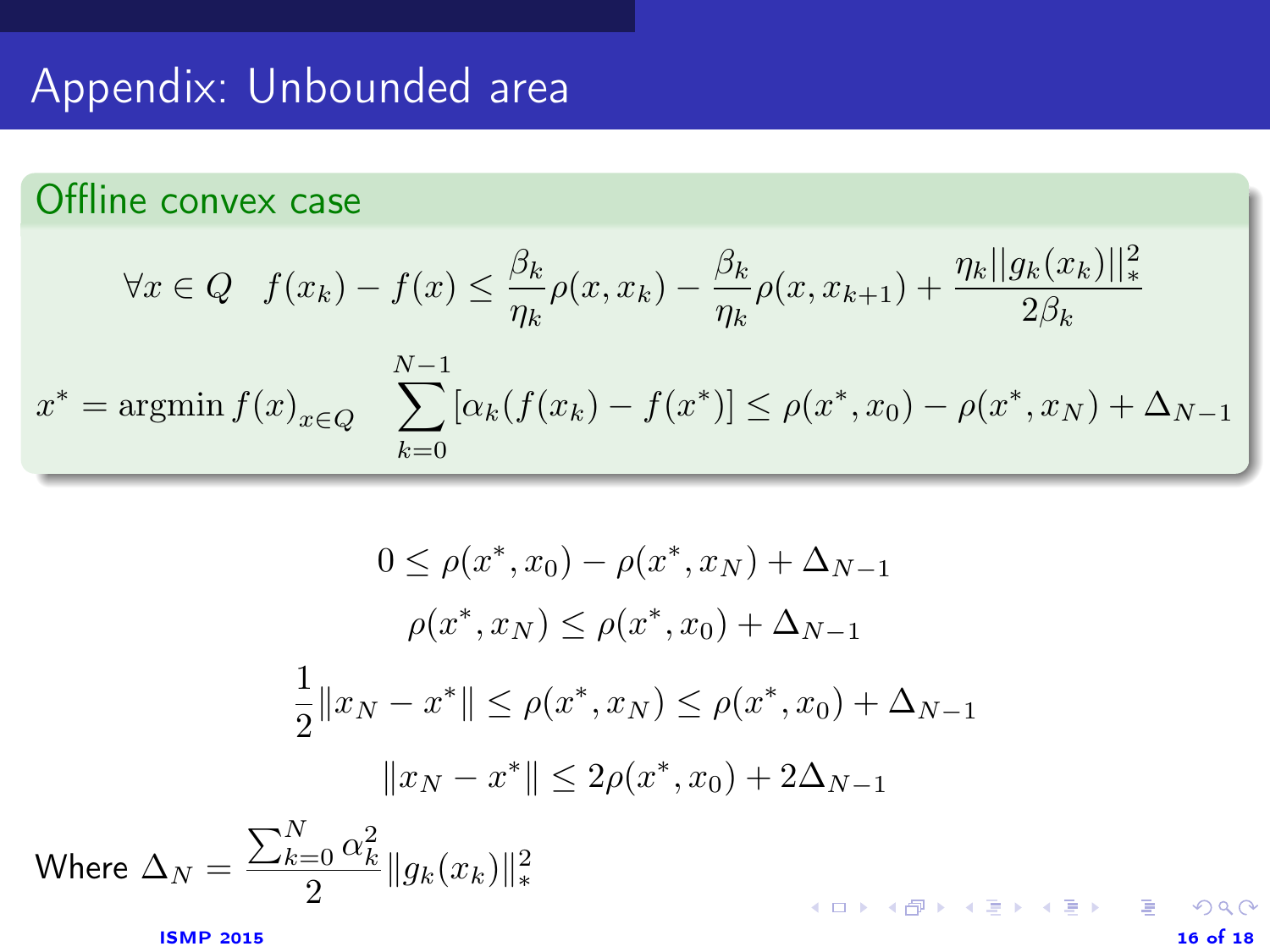#### • Computing  $\nabla f_k(x)$  may be very expensive

イロト 不優 ト 不重 ト 不重 トー 重 …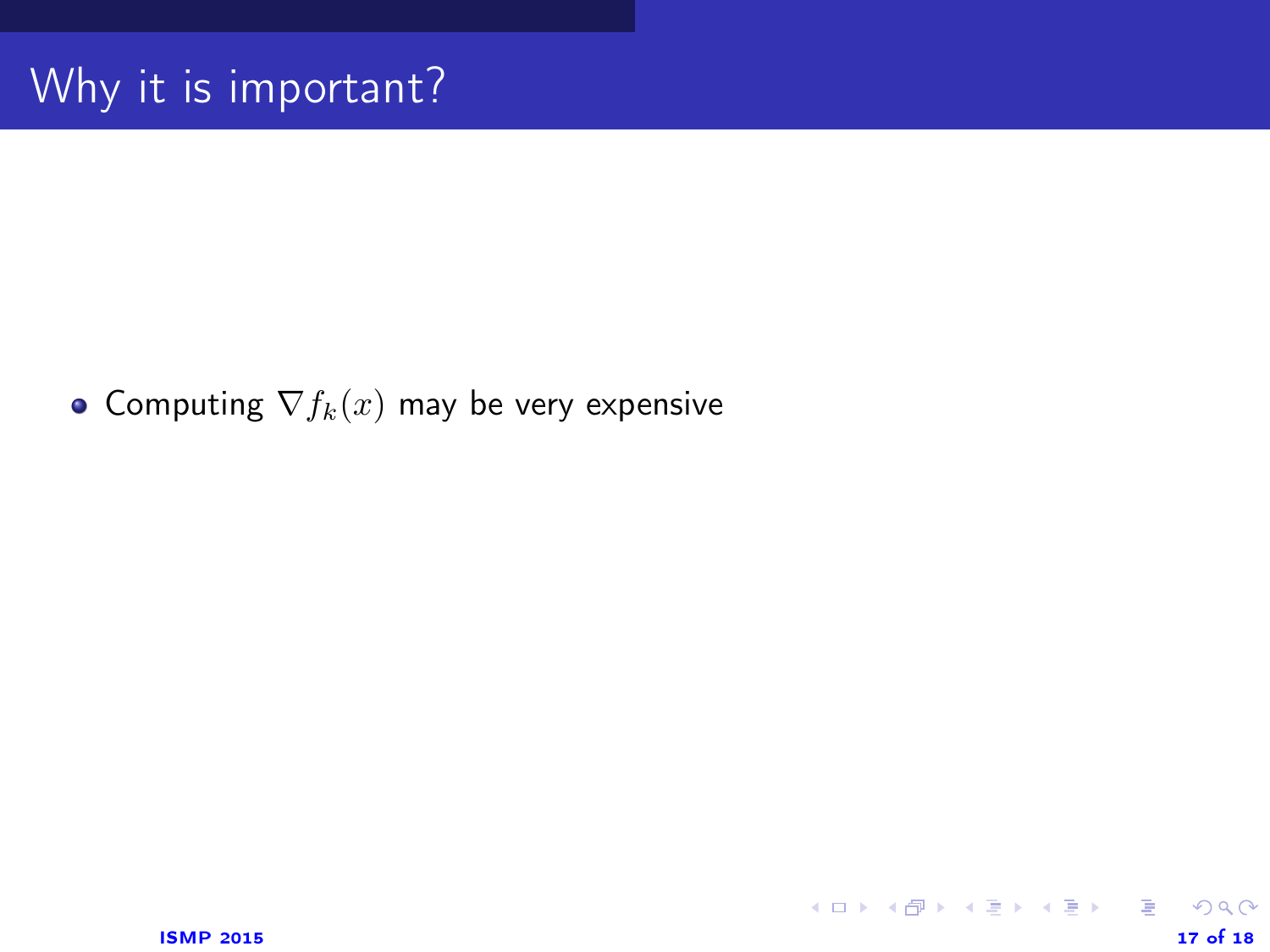- Computing  $\nabla f_k(x)$  may be very expensive
- Instead of gradient we can use approximation as  $g_k(x_k)$ !

K ロ X K @ X K 할 X K 할 X ( 할 X )

 $\Omega$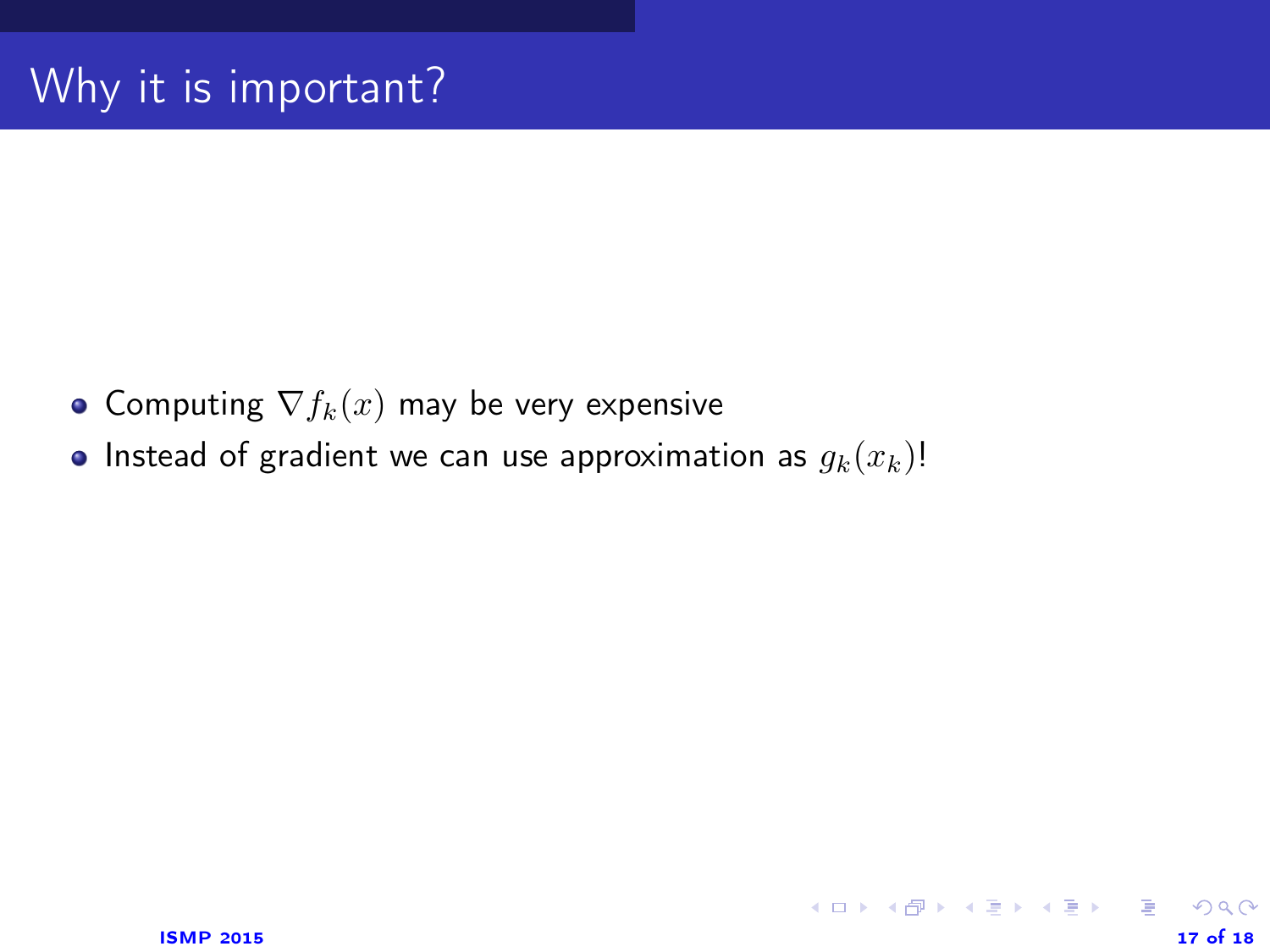- Computing  $\nabla f_k(x)$  may be very expensive
- **Instead of gradient we can use approximation as**  $q_k(x_k)$ !
- Mirror descent type methods can be applied to a new class of problems (nonsmooth, with zero order noisy oracle).

イロト 不優 ト 不差 ト 不差 トー 差し